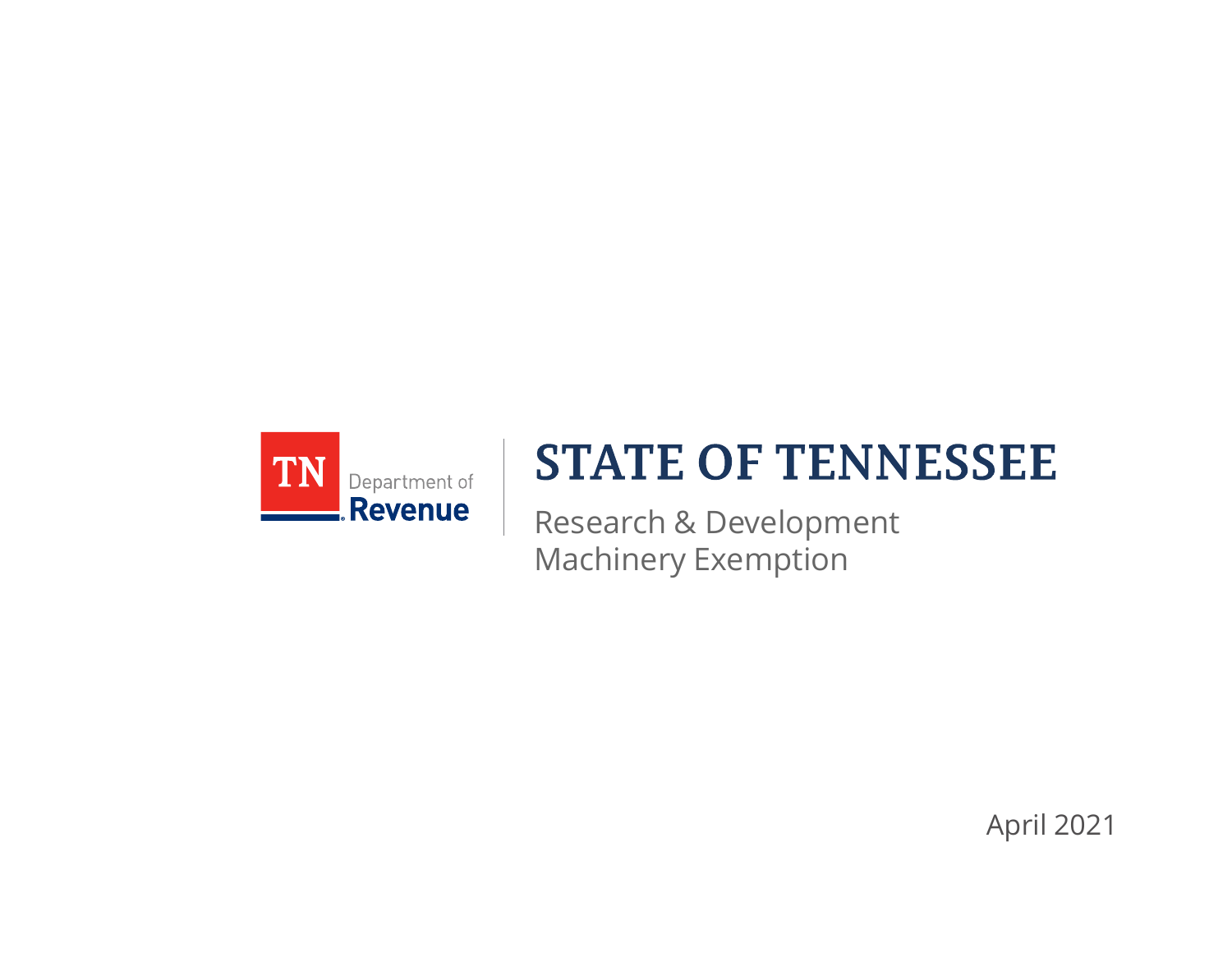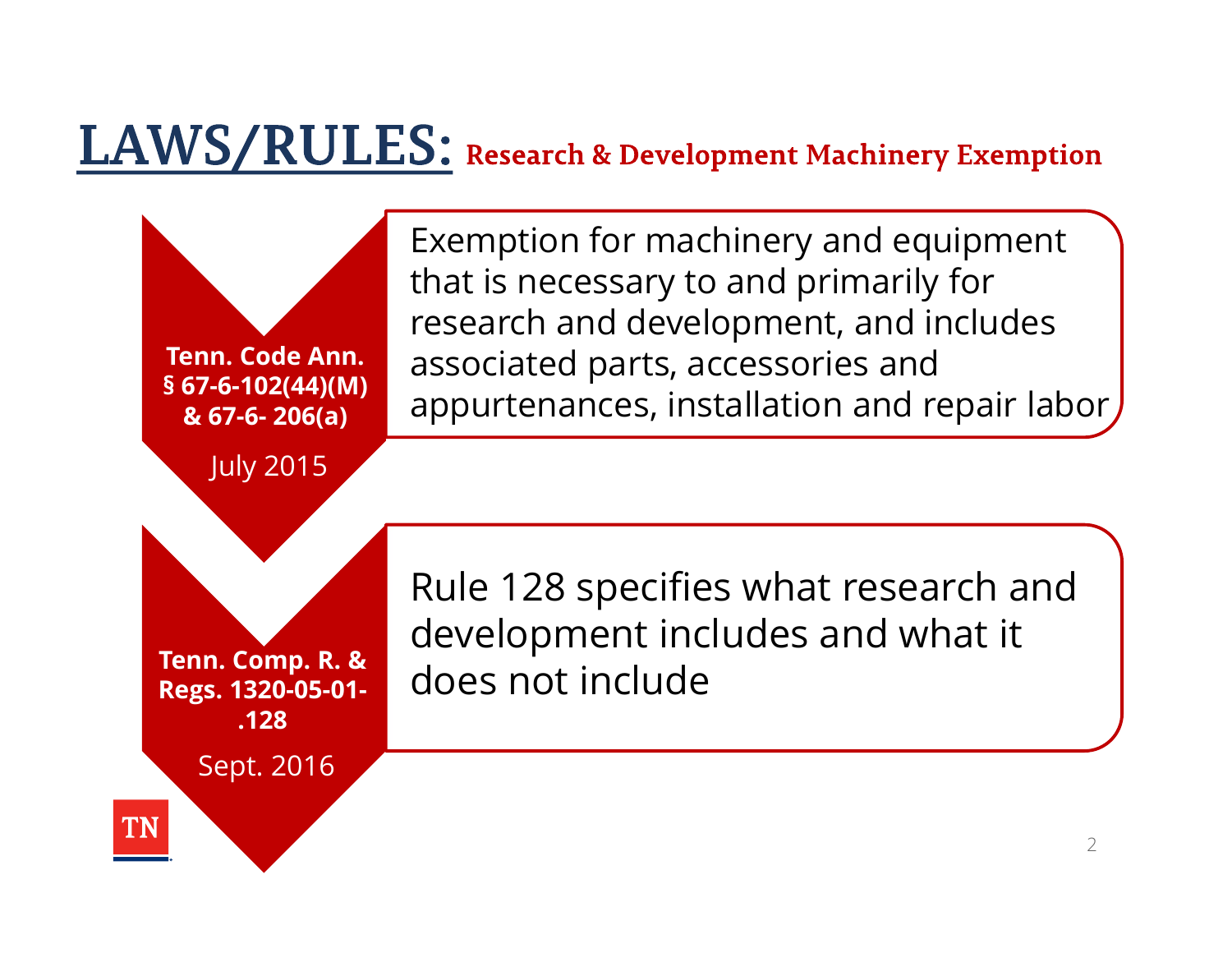# **WHAT QUALIFIES?**

### Research and development (R&D) must be for one of:

- $\checkmark$  Basic research in a scientific field of endeavor
- $\checkmark$  Advancing knowledge or technology in a scientific or technical field of endeavor
- $\checkmark$  Development of a new product
- $\checkmark$  Development of an existing product
- $\checkmark$  Development of new uses of an existing product
- $\checkmark$  Design and development of prototypes

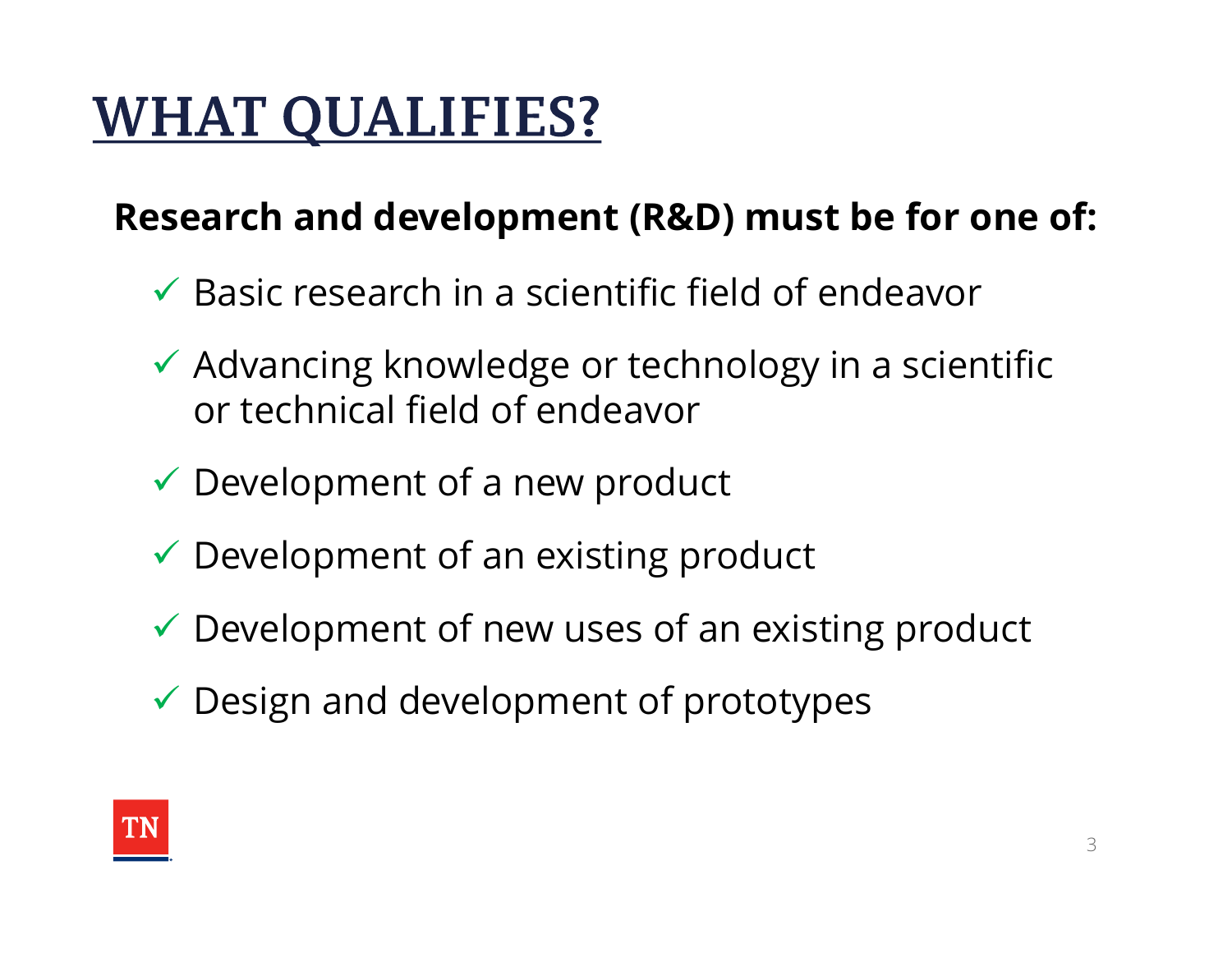# **WHAT DOES NOT QUALIFY?**

### Activities that do not qualify as R&D:

- Market research
- Efficiency surveys
- Consumer surveys
- Advertising and promotions
- Management studies
- Research in connection with literacy, historical, social science, psychological, or other nontechnical activities
- Ordinary quality control testing/inspection of materials/products (except testing/inspection that occurs during qualified research and development)

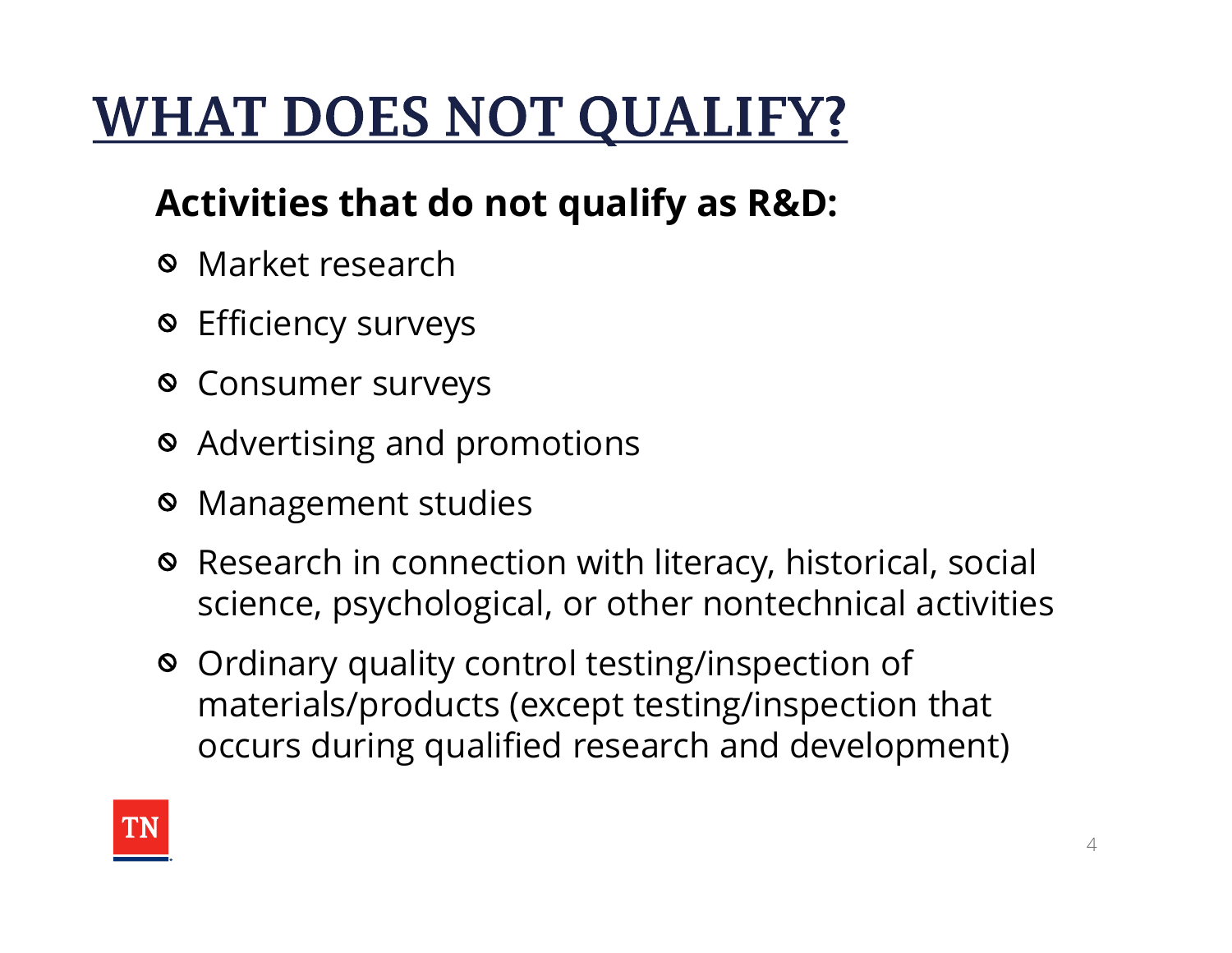## **SALES AND USE TAX EXEMPTION:**

## Includes…

- $\checkmark$  Machinery and equipment used primarily for R&D
- $\checkmark$  Parts, accessories, and appurtenances for qualified R&D machinery
- $\checkmark$  Repair parts and repair labor for qualified R&D machinery
- $\checkmark$  Installation labor for qualified R&D machinery
- $\checkmark$  Hydraulic fluids, lubricating oils, and greases for qualified R&D machinery

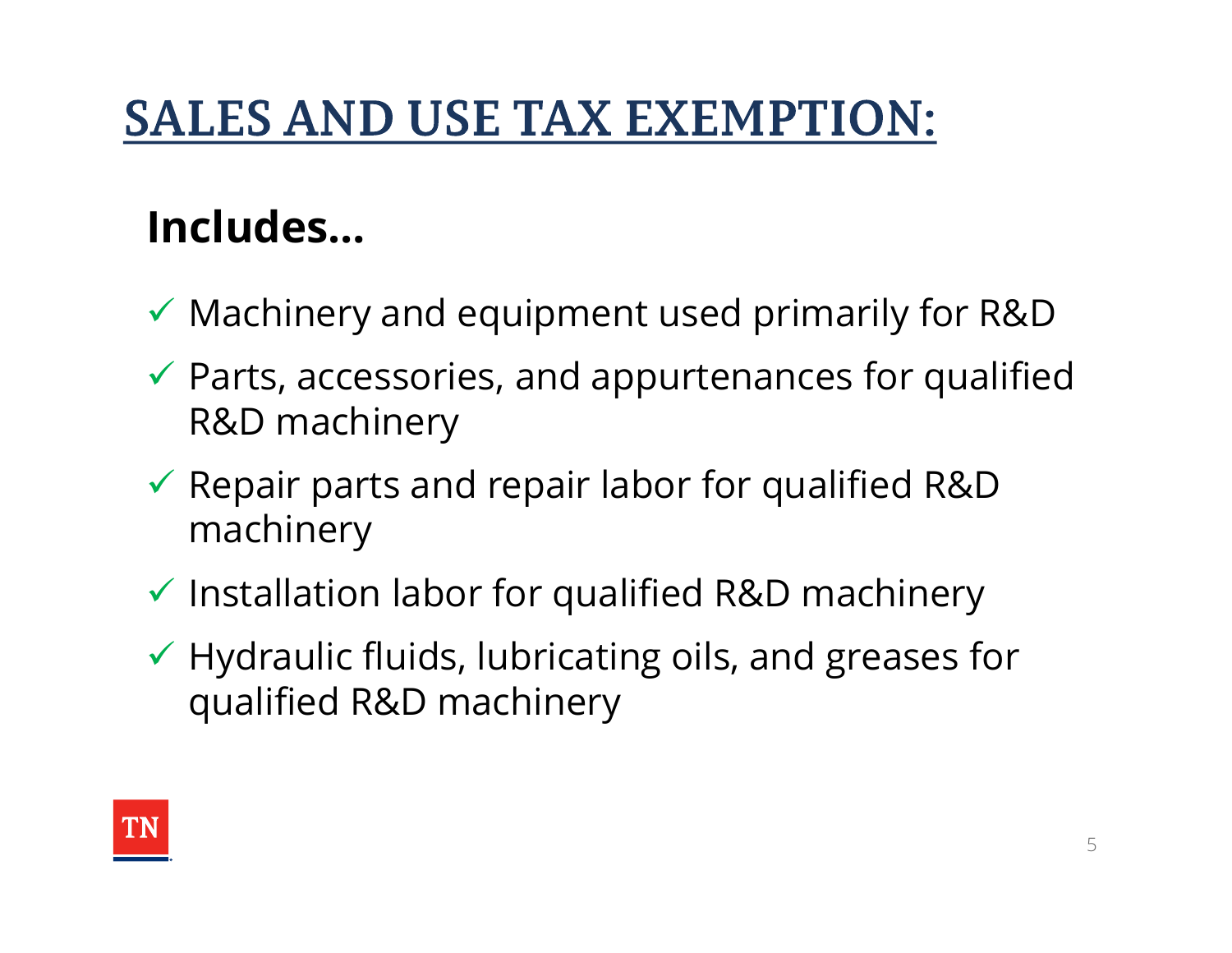## **SALES AND USE TAX EXEMPTION:**

### Does not include…

- Energy fuel reduced rates or exemption
- Water reduced rates or exemption
- Industrial supplies exemption

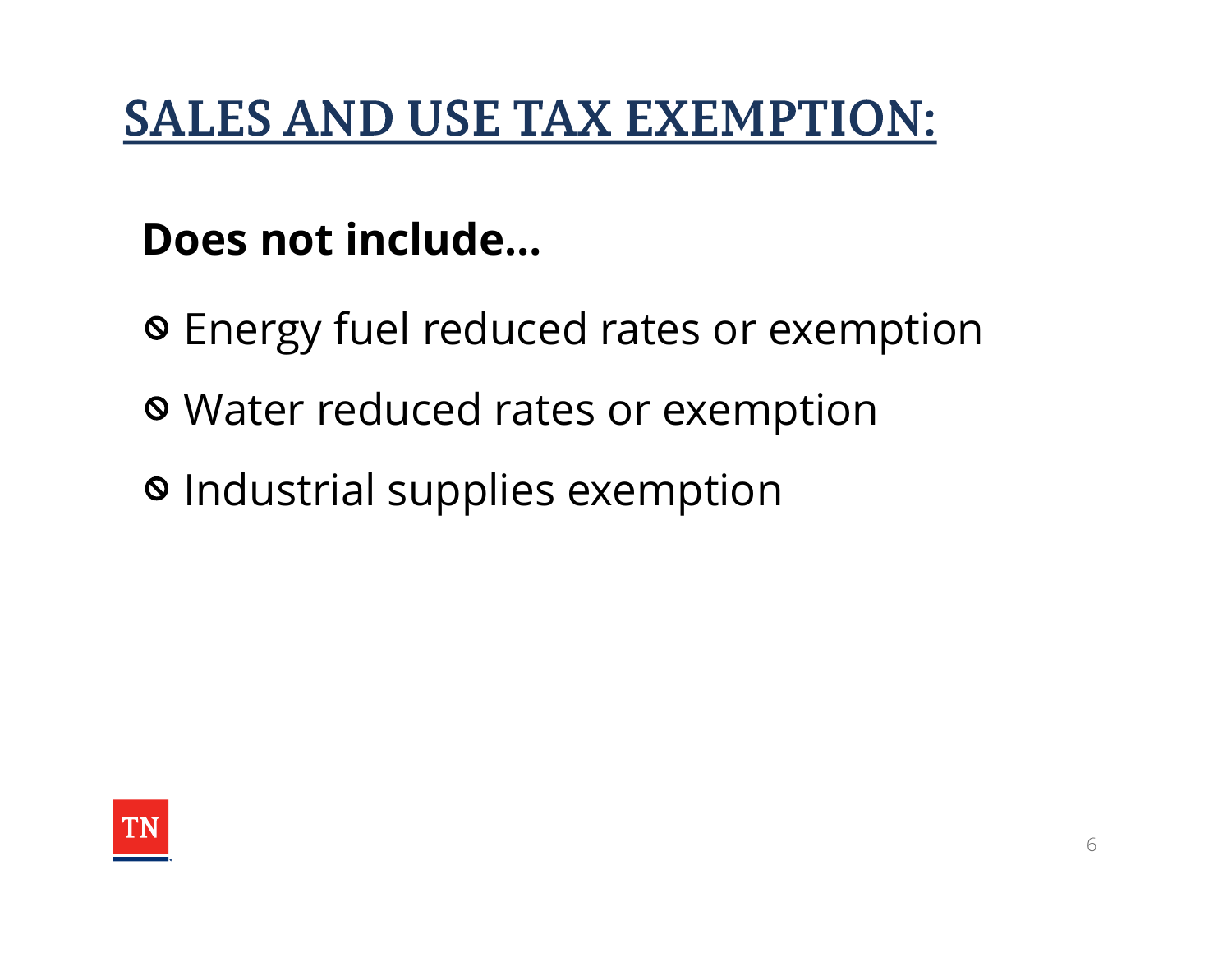# **APPLICATION: Where to Find**

https://www.tn.gov/content/dam/tn/revenue/documents/forms/sales/f1325101.pdf



7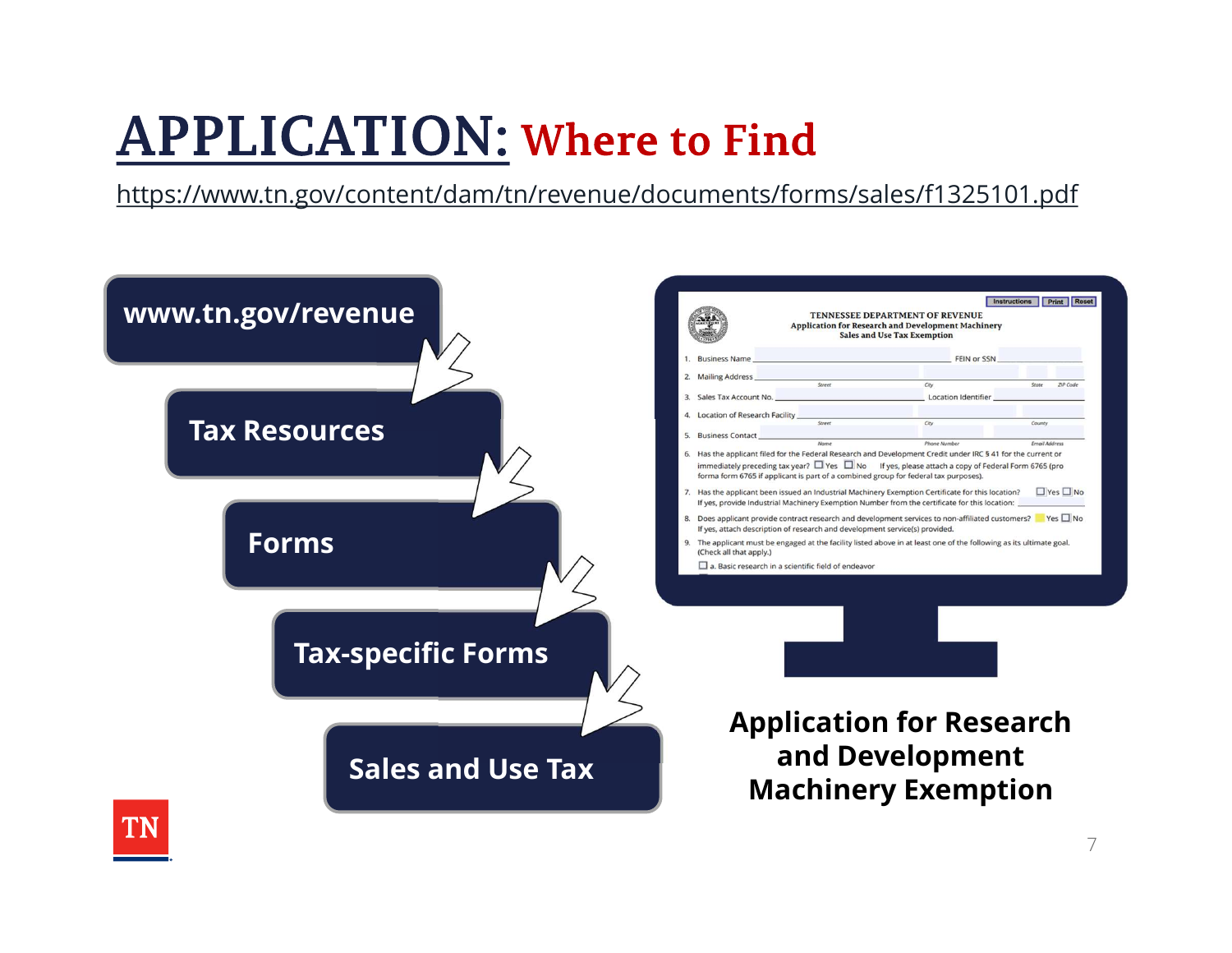- If In order to receive R&D exemption, the applicant must **ILICATION: Important to Note<br>In order to receive R&D exemption, the applicant mus<br>have an active TN sales and use tax account<br>Applicant is not required to be engaged in fabricating<br>processing tangible personal property fo**
- Applicant is not required to be engaged in fabricating or processing tangible personal property for resale to qualify for the R&D exemption
- Applicant with a TN industrial machinery exemption **must submit** the R&D application to qualify for the R&D exemption

#### Common reasons applications are rejected:

- Missing description of R&D activities conducted
- Missing machinery list with description of R&D use
- Missing description of R&D services provided to customers

![](_page_7_Picture_8.jpeg)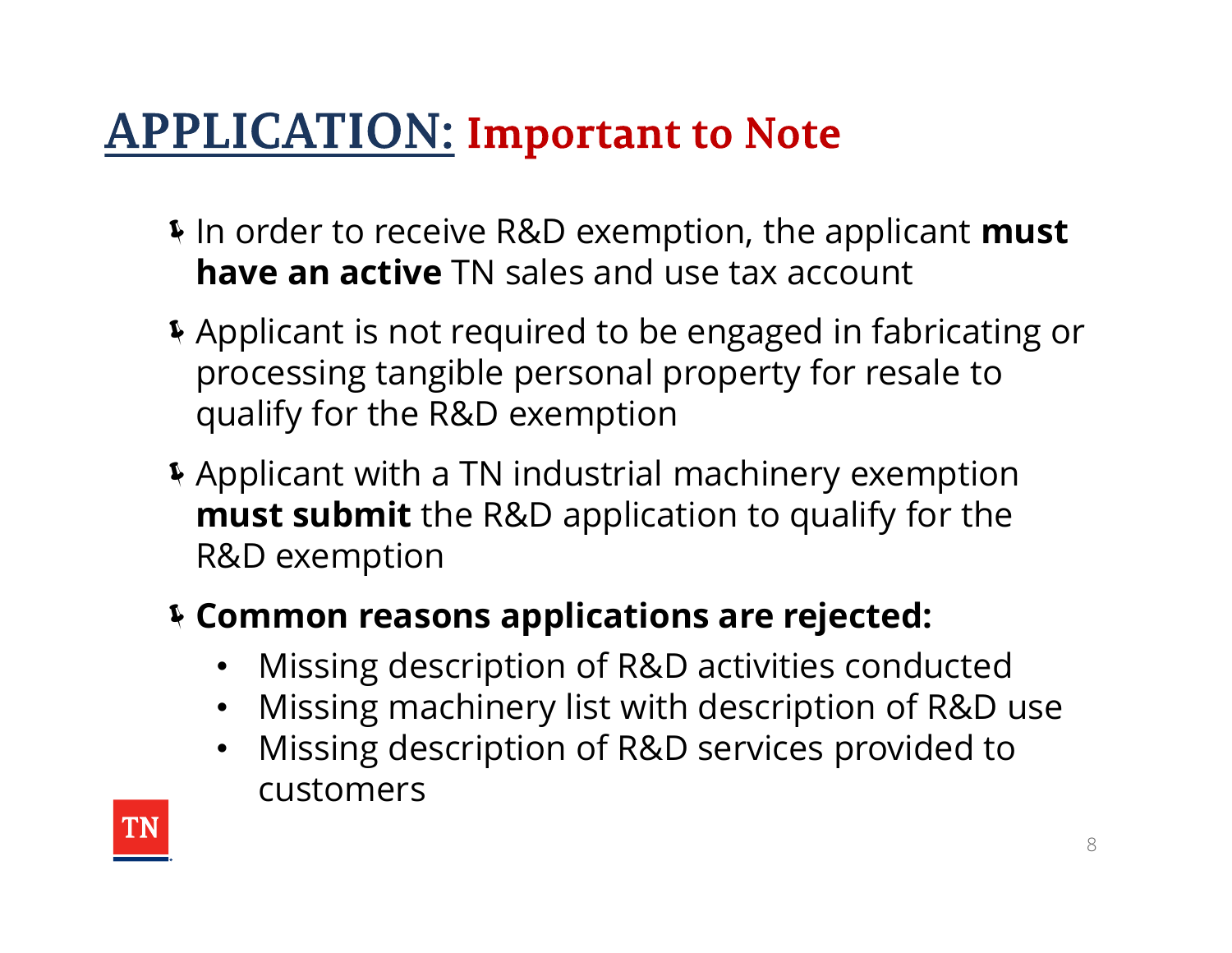# **CERTIFICATES:**

Exempt entities must provide vendors with either:

- 
- $\checkmark$  Fully completed Streamlined Sales  $\checkmark$ Tax certificate of exemption (must include the R&D exemption  $\parallel \frac{statement}{\text{prior Number of Author}}\parallel}$ authorization number included on authorization number included on<br>the certificate issued by TDOR) and on TNTAP

![](_page_8_Picture_4.jpeg)

![](_page_8_Picture_5.jpeg)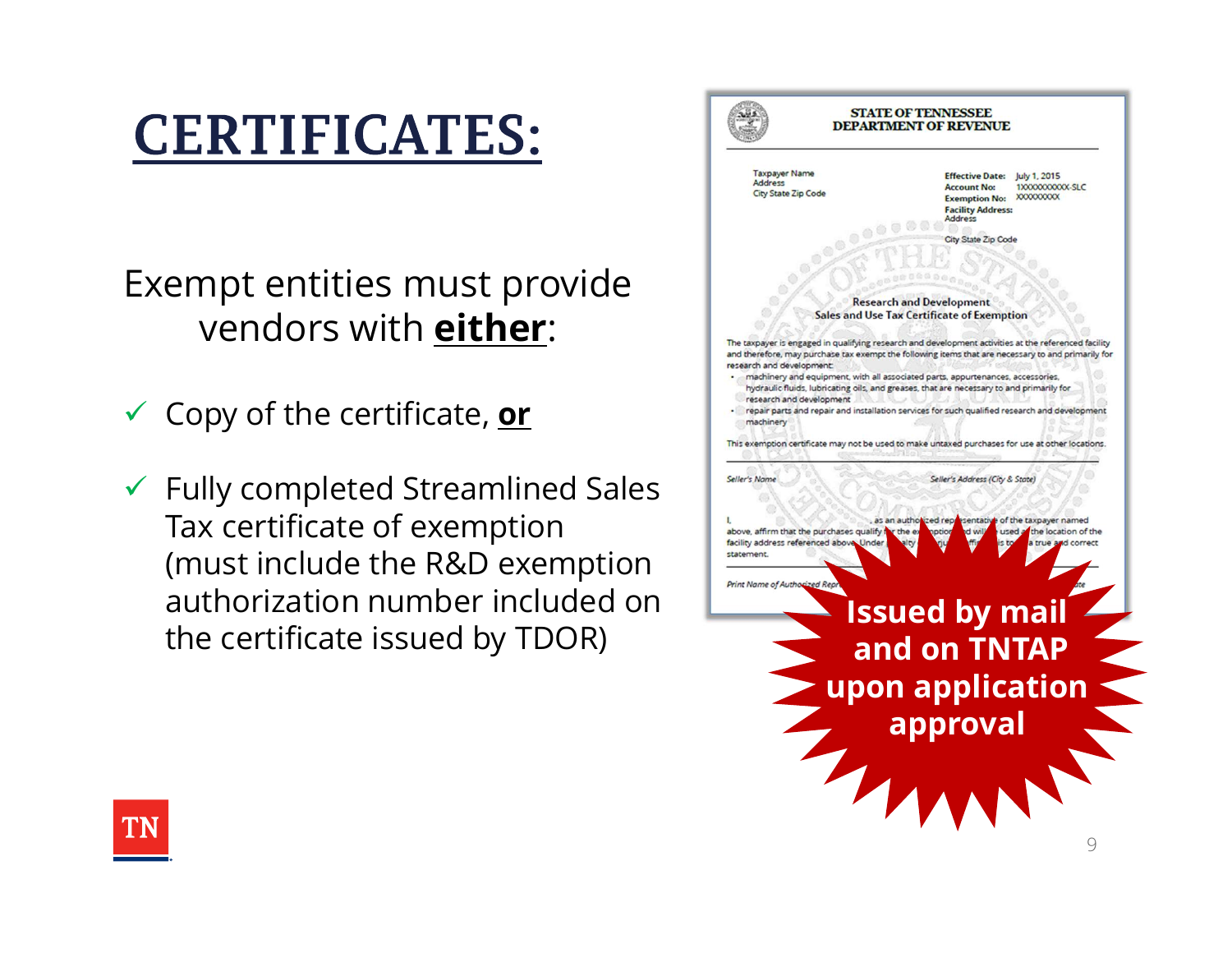# **CERTIFICATES:**

Exemption authorization must be obtained prior to making tax-exempt purchases

Retroactive authority for the R&D exemption may be granted when failure to obtain authority prior to making a purchase resulted from…

- o Major restructuring of the business/change in ownership
- o Death of a key person in the organization's tax area
- o Entity was misled by state officials which indicated that authority to purchase R&D machinery was not required
- o Any other grounds that the Commissioner finds satisfactory to allow retroactive application of exemption

![](_page_9_Picture_7.jpeg)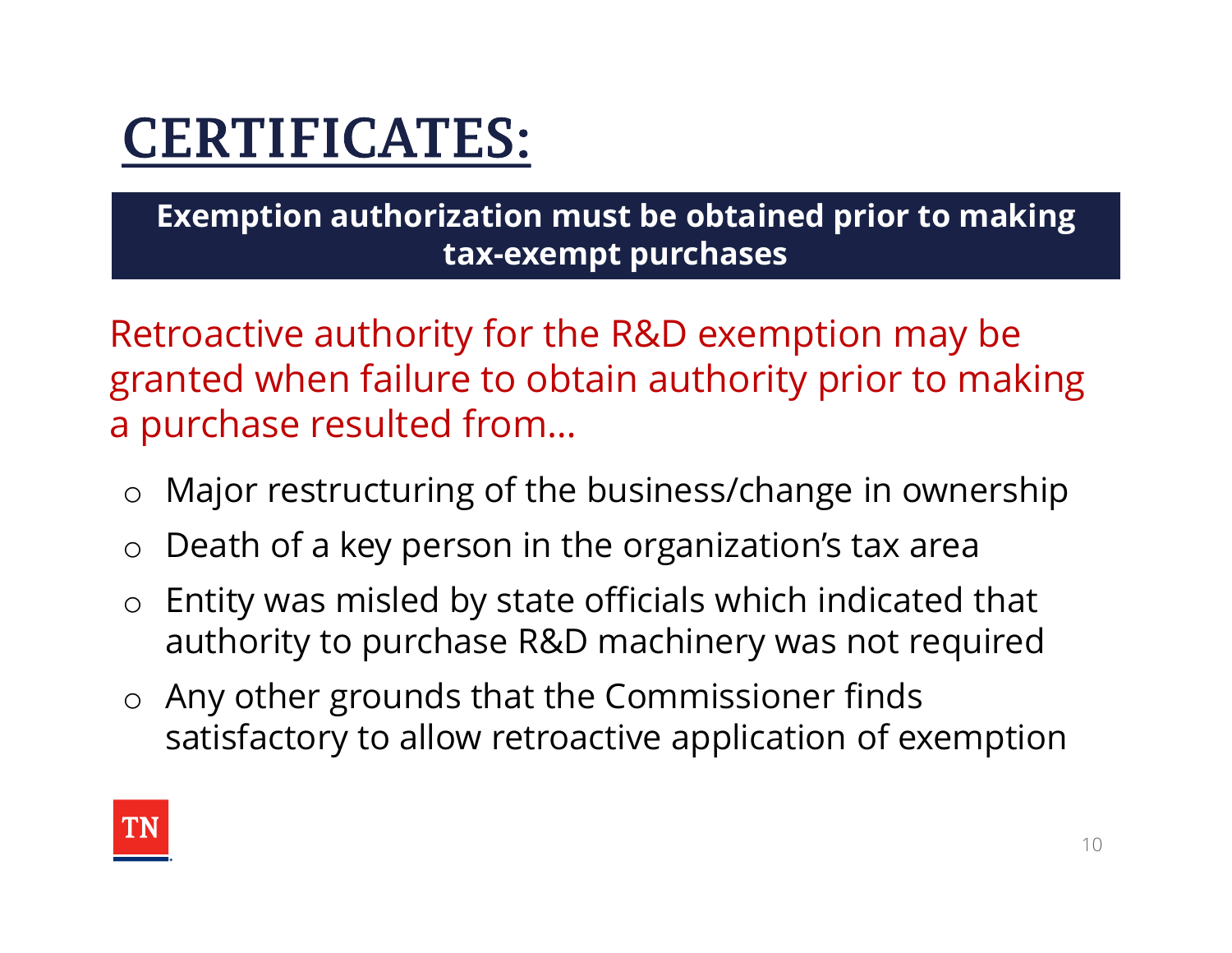![](_page_10_Picture_1.jpeg)

To claim a refund or credit for tax paid on purchases of qualifying R&D items made on or after July 1, 2015, must use the following procedure: **1. Refund From The VI CONCILE 1.1.**<br> **1. Request a refund from the vendor and provide vendor with the certificate of exemption**<br> **1. Request a refund from the vendor and provide vendor with the certificate of exemption**<br> **EXECUADE THE SET THE SET THE SET THE SET THE SET THE SET THE PULY 1, 2015, must use the following procedure:**<br>
1. Request a refund from the vendor and provide vendor with the certificate of exemption<br>
2. Vendor must file **3. In the purchases of qualifying R&D items made on or**<br>**3. Request a refund from the vendor and provide vendor with the<br>
certificate of exemption<br>
2. Vendor must file a refund claim within three years from December 31** 

- certificate of exemption
- the year in which the tax was remitted to the Department
- with the claim for refund
- **Example 1. 2015, must use the following<br>
procedure:**<br>
1. Request a refund from the vendor and provide vendor with the<br>
certificate of exemption<br>
2. Vendor must file a refund claim within three years from December 31 of<br>
1 purchaser and submit such documentation showing the purchaser received a refund or credit for the tax paid

![](_page_10_Picture_7.jpeg)